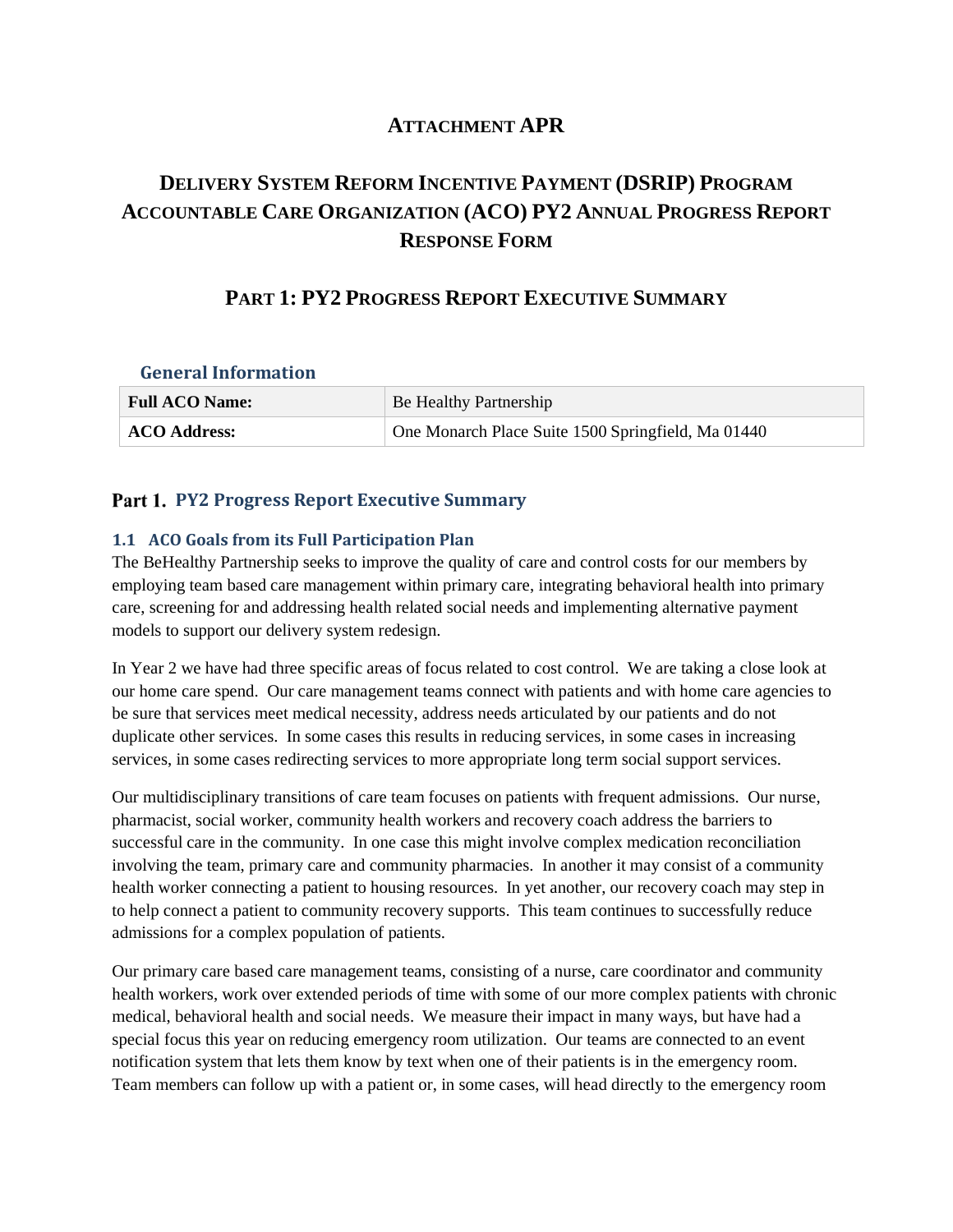to connect with a patient who has not been coming to primary care. Slowly, they are impacting our high emergency room utilization.

An important goal for sustaining our work is our goal of adopting new payment methodologies. Specifically, we hoped to develop a capitated payment for integrated behavioral health within primary care to allow for services which meet patient needs but do not meet fee for services billing requirements such as brief interventions, co-visits with behavioral health and primary care, or wellness focused group visits. We also have the lofty goal of Primary care capitation to support delivery system redesign.

In order to design appropriate interventions for our patient population and best support and guide care management, BeHealthy seeks a deep understanding of our population. We are working hard to add social need data to more traditional health plan diagnoses and utilization data. Initially we focused on obtaining very detailed information from a comprehensive Care Needs Screen for over 30% of our population, then shifted to a more sustainable short screen embedded in the electronic health record and visit work flow. Using this data, a social needs score is calculated and included in our risk stratification model to help guide care management. We are also taking a deep dive into accumulating race ethnicity and language data from all available sources and comparing and analyzing results to understand best practices in gathering this vital data. We are anxious to identify and address health disparities.

The BeHealthy flexible spend program is being designed to address areas of need as they emerge from this population health analysis. For example, our Transitions of Care team identified chronic homelessness in members with mental illness as a cause of frequent readmissions and we have designed a flexible spend program to help this very challenging and vulnerable population.

BeHealthy has also been working hard to align our care management work with Community Partners work to avoid duplication of efforts. Our Interoperability Committee has pulled together our clinical partners, our Community Partners and Health New England to address all the complexities and challenges of sharing information on an ongoing way to allow each partner to work as efficiently as possible.

We are also using our embedded care management to drive quality improvement. One example is our goal to improve seven day follow up to behavioral health hospitalizations by using our Transitions of Care team and our integrated behavioral health model to connect admitted patients with follow up visits, address transportation and other barriers, and to stay connected with patients until the follow up is completed.

Finally, we have a goal of engaging all of our members and connecting those who have never been seen in primary care with a primary care provider and an appointment for care. We developed a process between Health New England and our provider partners to assign all members to a health center, to identify members in need of care for the health centers and to create a culture within the health centers of seeing all assigned patients as "their" patients even if the member has not yet been seen or consistently misses primary care appointments.

### **1.2 PY2 Investments Overview and Progress toward Goals**

BeHealthy Partnership DSRIP investments can be grouped into categories.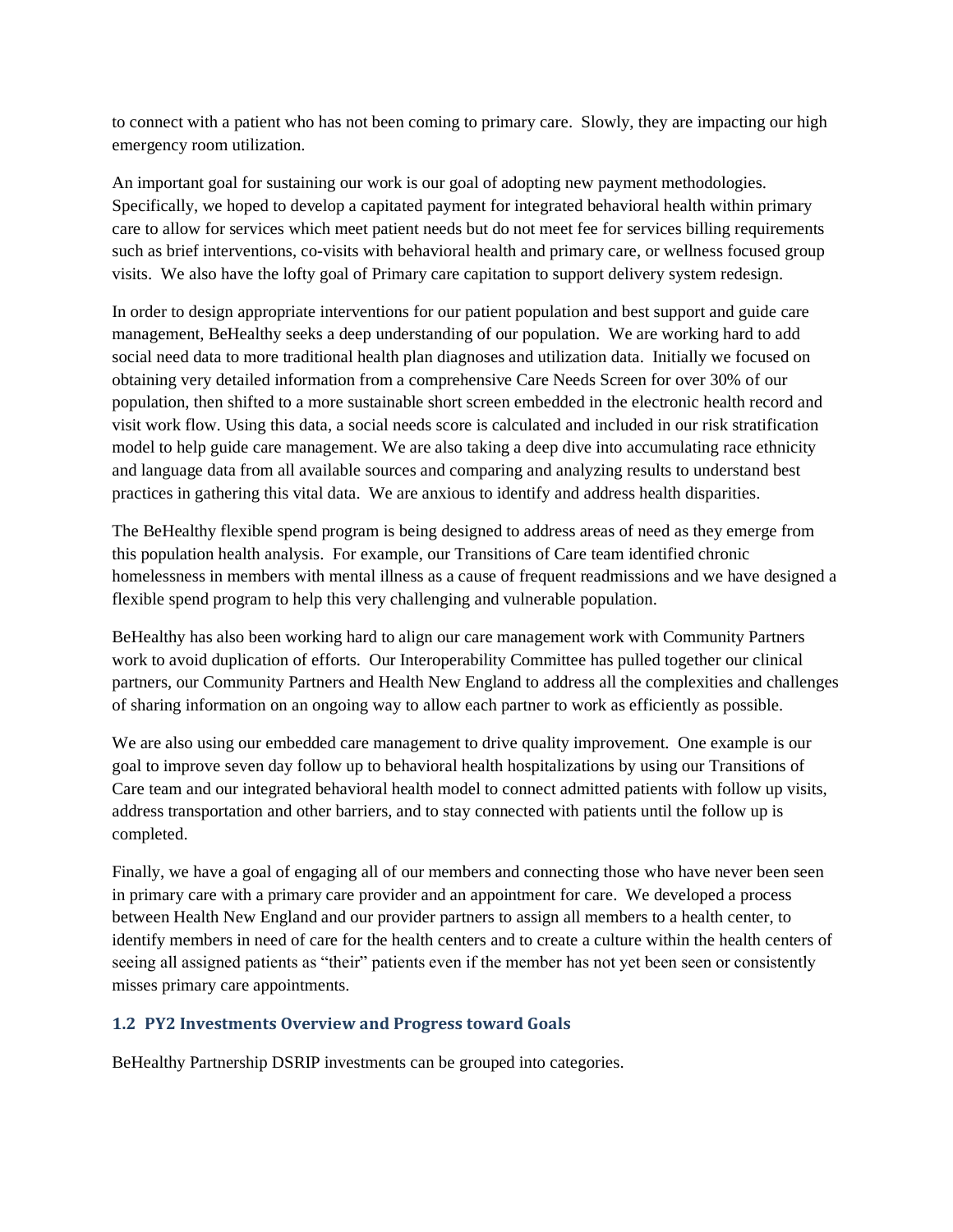One category of investments is administrative, supporting work to create a true partnership of shared responsibilities and oversight. Our goal of becoming a true partnership is being achieved and enhanced every day. Health New England utilization management team members regularly communicate with care management team members in the health centers to jointly manage care. Leadership and staff from all of our health centers regularly come together to share best practices, brainstorm approaches to common challenges and support each other. Information technology professionals from every partner come together to develop improved communication solutions. Most of this work is supported by each partner institution, but DSRIP funds some positions entirely devoted to this BeHealthy work. Our culture of sharing and mutually supporting each other in our work to improve patient care has exceeded our early goals and leads us to reach for ever higher levels of integration.

Another category of investments relates to data gathering and reporting. Only with a combination of health plan data, clinical data, quality data and data from the state can we truly inform clinical programs and measure progress. We have invested in an operational data warehouse, analysts and file sharing capabilities as well as in homegrown solutions in partnership with our technical assistants. We have come a long way and expect to launch a system in early 2020 to better capture all our care management related activities. The exchange of information, especially clinical information between partners is in the very early stages of being realized, but we believe we are on a productive path.

Our largest category of investments is in our clinical multidisciplinary care management programs. We have created new job descriptions such as community health workers which not all partners had. We have fully hired all teams. We have developed care management policies. We have developed, enhanced and refined risk stratification to help inform care management. We have developed and expect to shortly implement a homegrown tracking tool to use with all health centers regardless of their different electronic health records. We have developed a methodology for measuring the impact of the teams on cost and quality. Our next major endeavor will be to pull this information together to assess what factors impact the success of care management. We expect to look at both patient factors such as diagnoses and social needs and care management factors such as types and frequencies of interventions to inform our care management activities going forward. This will be the exciting heart of our endeavor and very challenging and multilayered work has been accomplished to get us to this point in our journey.

#### **1.3 Success and Challenges of PY2**

PY2 for BeHealthy has been about building on our early work in establishing a leadership structure that brought all partners fully into our work, establishing an agreed upon model of care which includes team based care with integrated behavioral health and the structure to address health related social needs, and the information sharing needed to inform and measure our progress.

We have had tremendous success in forming a true partnership. This year leadership no longer has to remind partners to think about and include each other. Communication across health centers, between health centers and the health plan, and with our community partners happens constantly and consistently. It has become a natural part of how we all work. This feels like a huge accomplishment.

While it is very much a work in progress, our efforts to achieve a true population health based understanding of our BeHealthy members has an excellent foundation. We have added a social need score to more traditional risk stratification, which has allowed us to better utilize our considerable